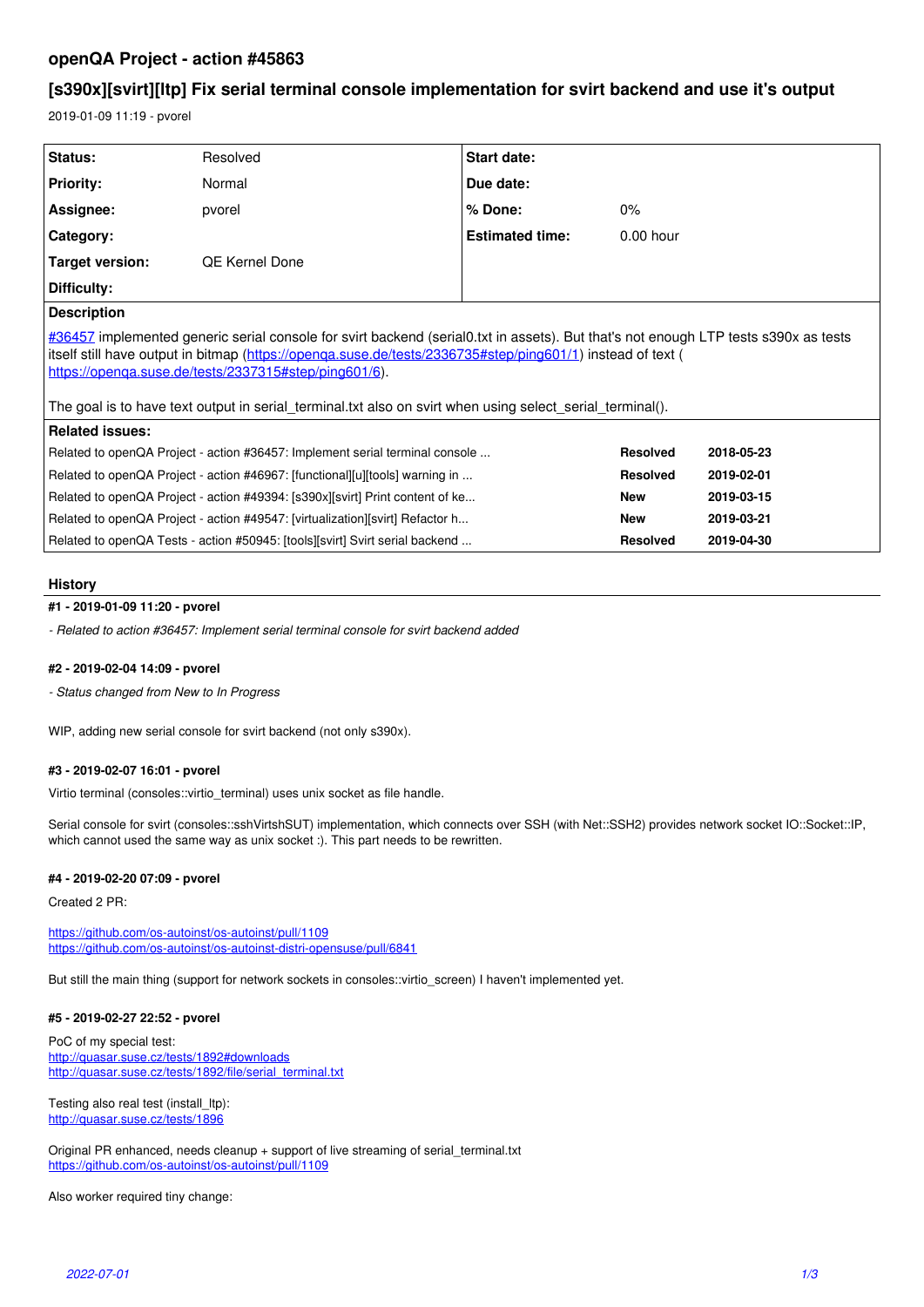Test side finished, but will need to wait for merge and deployment of other two: <https://github.com/os-autoinst/os-autoinst-distri-opensuse/pull/6841>

## **#6 - 2019-02-27 23:05 - pvorel**

*- Subject changed from [s390x][svirt][ltp] Use output of serial console on svirt to [s390x][svirt][ltp] Fix serial terminal console for svirt backend and use it's output*

## **#7 - 2019-02-27 23:06 - pvorel**

*- Subject changed from [s390x][svirt][ltp] Fix serial terminal console for svirt backend and use it's output to [s390x][svirt][ltp] Fix serial terminal console implementation for svirt backend and use it's output*

#### **#8 - 2019-03-07 07:03 - pvorel**

*- Related to action #46967: [functional][u][tools] warning in bootloader\_zkvm: Calling Net::SSH2::Channel::readline in non-blocking mode is usually a programming error added*

#### **#9 - 2019-03-12 10:59 - pvorel**

Updated PRs, waiting for feedback. <https://github.com/os-autoinst/os-autoinst/pull/1109> <https://github.com/os-autoinst/openQA/pull/2003> <https://github.com/os-autoinst/os-autoinst-distri-opensuse/pull/6841>

Travis test is failing due download issue (see [https://api.travis-ci.org/v3/job/505131336/log.txt\):](https://api.travis-ci.org/v3/job/505131336/log.txt):)

Fetching http://no.where/authors/id/D/DS/DSKOLL/IO-stringy-2.111.tar.gz ... FAIL

#### **#10 - 2019-03-15 17:56 - pvorel**

*- Related to action #49394: [s390x][svirt] Print content of kernel log and serial console into "Serial output" field added*

## **#11 - 2019-03-18 09:23 - pvorel**

*- Status changed from In Progress to Feedback*

Waiting for mnowak review and approval.

## **#12 - 2019-03-21 19:45 - pvorel**

*- Related to action #49547: [virtualization][svirt] Refactor how svirt handles credentials for SSH added*

#### **#13 - 2019-03-21 19:47 - pvorel**

*- Status changed from Feedback to In Progress*

openQA PR merged. <https://github.com/os-autoinst/openQA/pull/2003>

Test repository ready (but going to be merged once os-autoinst is deployed) <https://github.com/os-autoinst/os-autoinst-distri-opensuse/pull/6841>

Still having some issues with os-autoinst, but close to have it all fixed. <https://github.com/os-autoinst/os-autoinst/pull/1109> I got into trap with cleaning way too much, so handling issue with Hyper-V and VMware (tests maintained by mnowak). I guess I've found problematic parts and reverted them and document them ([#49547\)](https://progress.opensuse.org/issues/49547).

Now testing it + need to solve issue with install\_ltp.

#### **#14 - 2019-03-27 09:47 - pvorel**

*- Status changed from In Progress to Feedback*

#### **#15 - 2019-03-27 09:50 - pvorel**

Waiting for mkittler to merge<https://github.com/os-autoinst/os-autoinst/pull/1109>

Test waits to be merged once os-autoinst is merged and deployed <https://github.com/os-autoinst/os-autoinst-distri-opensuse/pull/6841>

#### **#16 - 2019-04-04 10:11 - pcervinka**